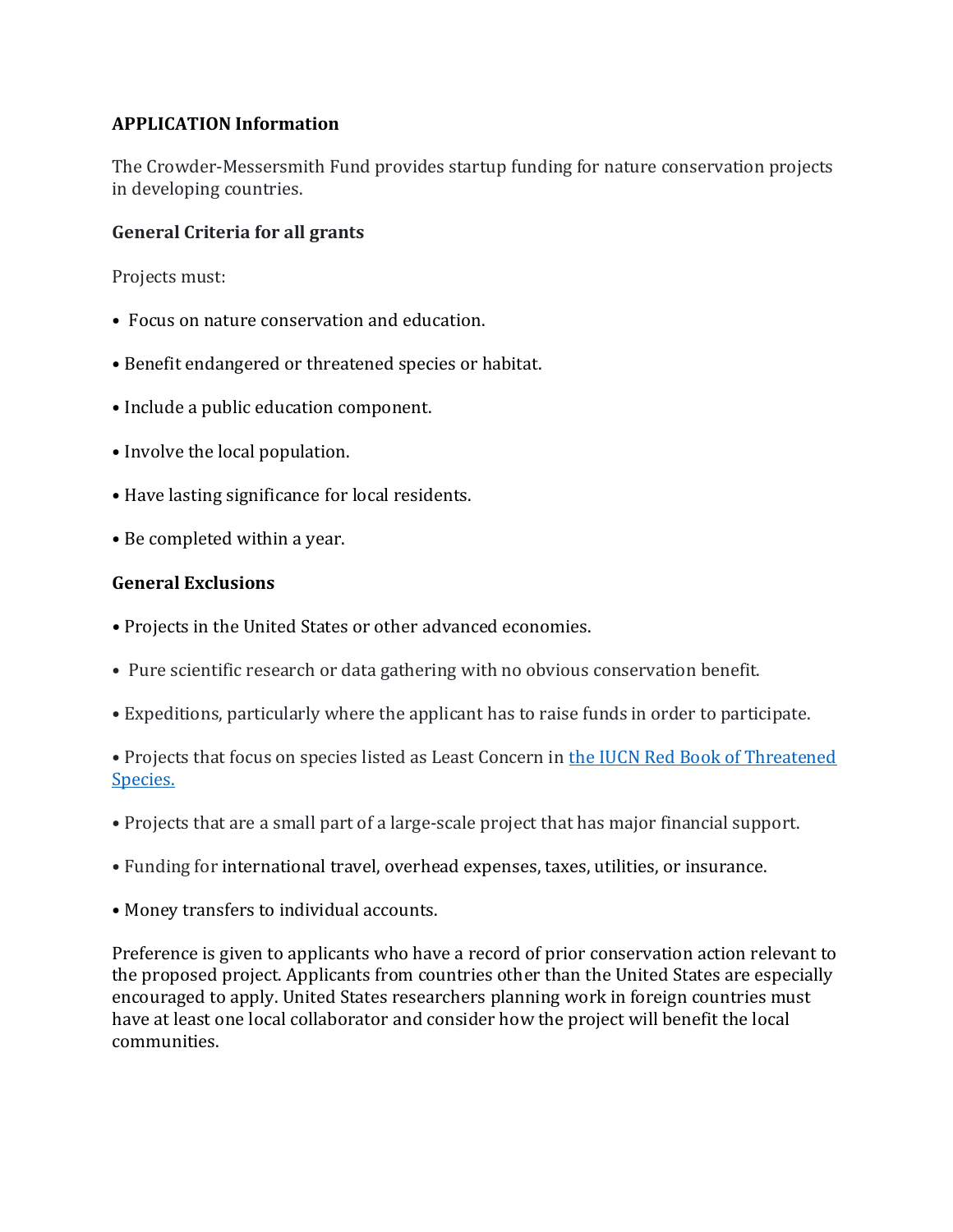# **Application Time Frame**

Applications are accepted beginning September 1, 2022. Deadline for receipt is January 6, 2023. Decisions will be announced in April 2023. Projects may begin in May and must be completed within twelve months of start date.

### **Maximum Grant Amount**

The maximum grant for 1 year is \$3000 USD.

#### **Grant Acceptance**

Upon Notification of a grant award, the Grantee must provide bank information for an international bank transfer. The Grantee must also agree to provide a project status report 6 months after the project start date. Upon completion of the project, but no later than May 31 of the following year, a full project report is required unless an extension is requested due to unforeseen circumstances. This report must include an accounting of funds, a description of activities and populations receiving education and/or training, copies of any materials or publications that have been developed, evaluation of the project's success and failures, and photos of project activities.

# **Instructions for Preparing Grant Applications**

#### **Where to Send**

Email your application as an attachment to: CMAward@anshome.org or mail to:

Crowder-Messersmith Conservation Fund, Audubon Naturalist Society 8940 Jones Mill Road Chevy Chase, MD 20815

#### USA

On the subject line of the email transmitting your application use a title that is a concise version of your project title. The transmittal email is a good place to describe your relationship with the organization requesting the funds.

#### **Document Format and Length**

The entire application must fit on four pages or less. There are no limitations on the space devoted to individual sections. The application should be in Times Roman 12 pt. type. The document may be in MS Word (\*.doc or \*.docx), pdf or rtf formats.